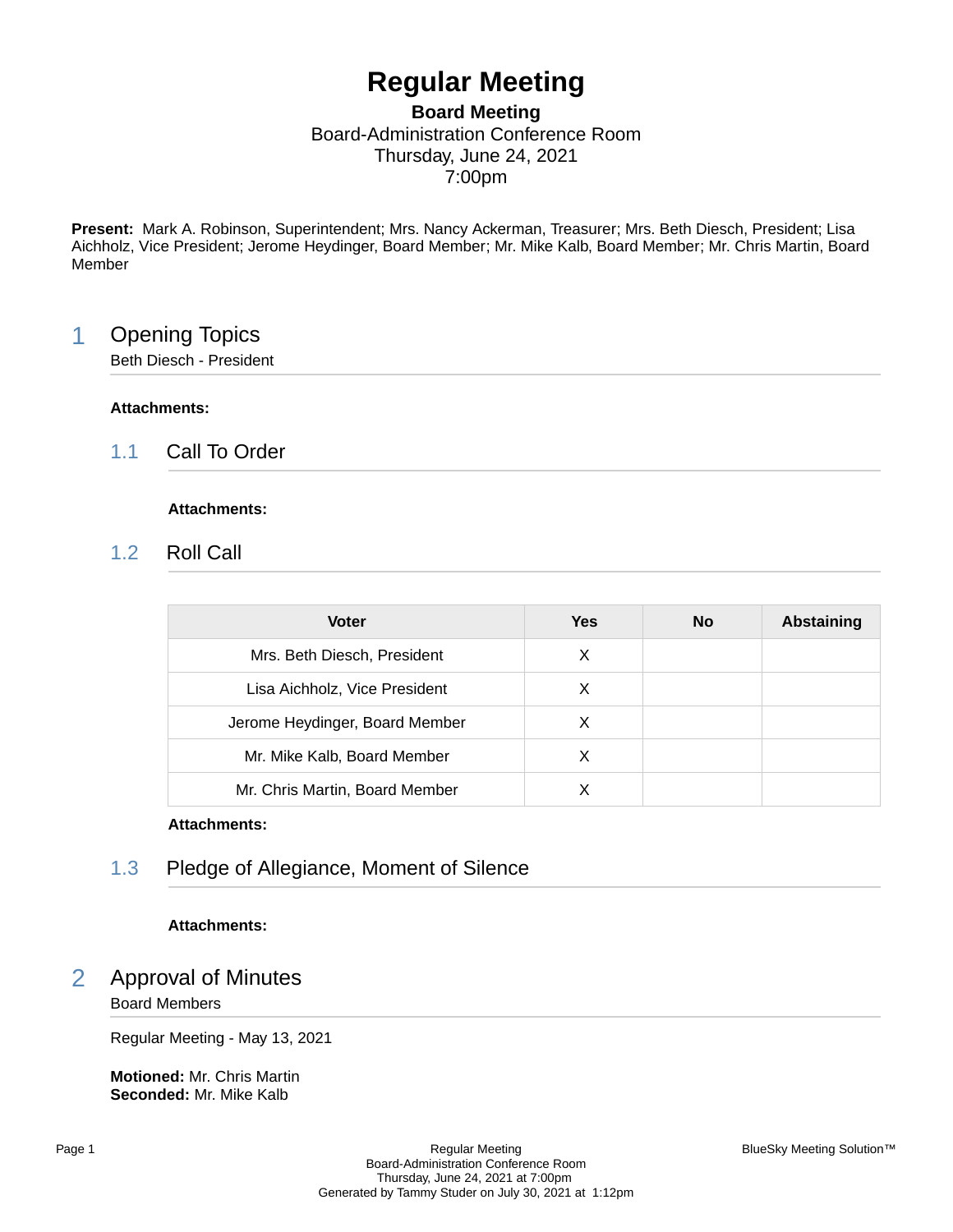| <b>Voter</b>                   | <b>Yes</b> | <b>No</b> | Abstaining |
|--------------------------------|------------|-----------|------------|
| Mrs. Beth Diesch, President    | X          |           |            |
| Lisa Aichholz, Vice President  | X          |           |            |
| Jerome Heydinger, Board Member | х          |           |            |
| Mr. Mike Kalb, Board Member    | X          |           |            |
| Mr. Chris Martin, Board Member |            |           |            |

[Minutes\\_May\\_2021\\_Regular\\_BOE\\_Mtg..pdf](https://bcbucks.blueskymeeting.com/meeting_groups/32/item_attachments/58131)

# 3 Hearing of Public

No Pre-Meeting Requests

**Attachments:**

## 4 Correspondence

Mark A. Robinson, Superintendent

None

## **Attachments:**

# 4.1 Allerton-Hill Social Media Report Card

## **Attachments:**

Buckeye\_Central\_Social\_Media\_Report\_Card\_Feb - April\_2021.pdf

## 5 Financial Reports

Mrs. Nancy Ackerman, Treasurer

## **Attachments:**

[Treas\\_Report\\_5-31-2021.pdf](https://bcbucks.blueskymeeting.com/meeting_groups/32/item_attachments/59038)

## 5.1 Financial Report - Consent Agenda

Mrs. Nancy Ackerman, Treasurer

Approve Financial Report Approve Bills as Submitted Approve Investments Approve the Supplemental Appropriations for FY21 Approve the appropriation/budget modifications for FY21 Approve the Temporary Appropriations for FY22

Approve Account 599-9021 REAP Grant (Rural Education Achievement Plan)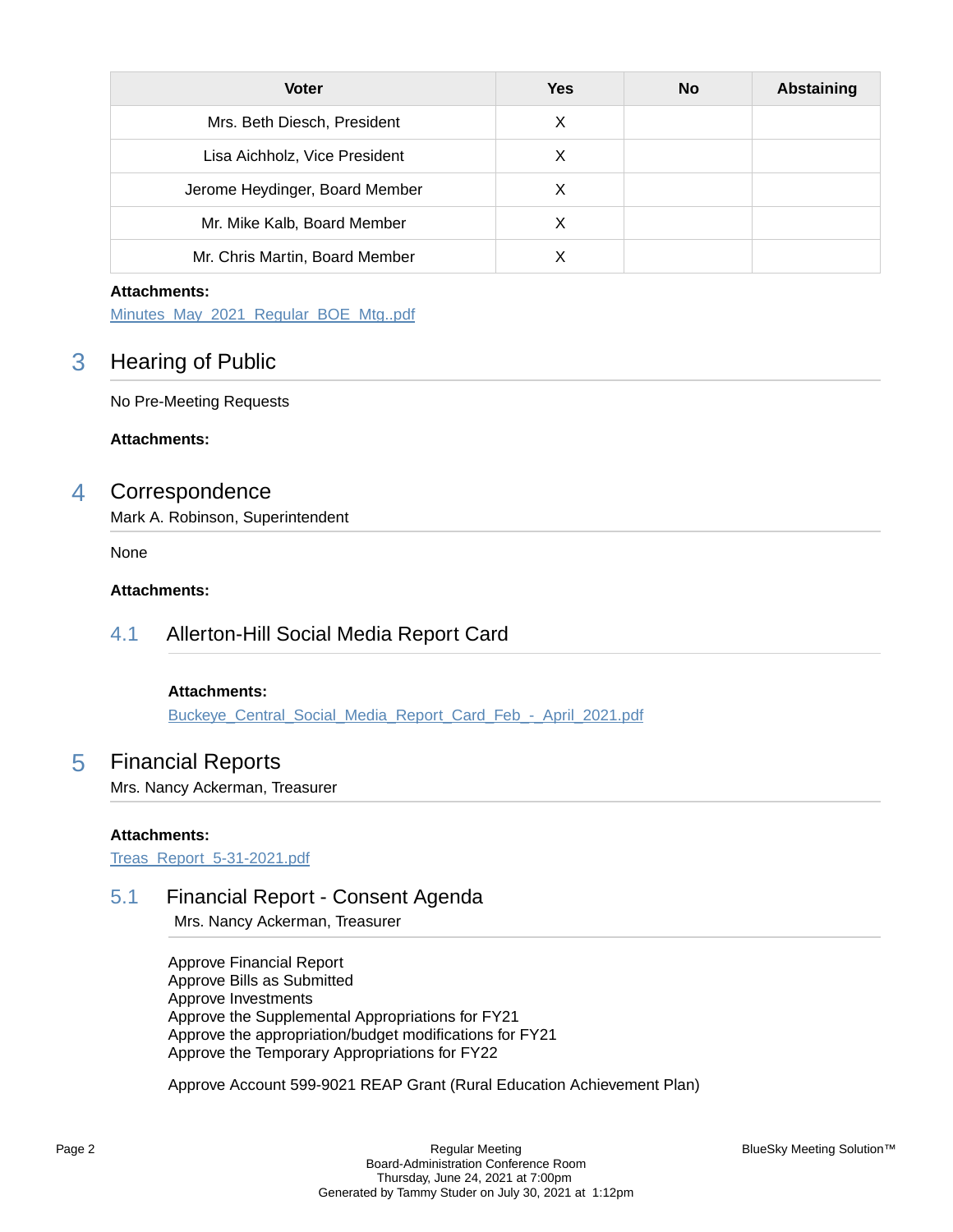\*A meeting was held to review the record retention schedule and a list of items to be disposed of will be created and sent to the Ohio Historical Society as part of the process to properly dispose of records.

#### **Attachments:**

## 5.2 RESOLVE to approve the elimination of student fees, class dues for the 2021- 2022 school year.

Any fees, class dues accrued and not paid in prior years remain due and payable. Approval will be prospective including only the 2021-2022 fees, class dues. Fees will be reviewed annually and subsequent decisions will be based upon district student/family demographics and financial projections. Students who elect to join clubs will be responsible for paying the respective club fees.

#### **Attachments:**

## 5.3 RESOLVE to approve the 2021-2022 school year breakfast/lunch prices.

Student Breakfast - \$1.75 Adult Breakfast - \$2.00 Student Lunch (PK-6) - \$2.75 Student Lunch (7-12) - \$3.00 Adult Lunch (No Milk) - \$3.65

No change from 2020-2021; under current guidelines, law(s), free breakfast and lunch will continue through the 2021-2022 school year due to Federal and State grant program/funding. In the event these guidelines would be revised within the 2021-2022 school year (through the governmental process), we will formally inform all Buckeye Central parents and families.

#### **Motioned:** Lisa Aichholz **Seconded:** Jerome Heydinger

| <b>Voter</b>                   | Yes | <b>No</b> | Abstaining |
|--------------------------------|-----|-----------|------------|
| Mrs. Beth Diesch, President    | X   |           |            |
| Lisa Aichholz, Vice President  | х   |           |            |
| Jerome Heydinger, Board Member | X   |           |            |
| Mr. Mike Kalb, Board Member    | X   |           |            |
| Mr. Chris Martin, Board Member |     |           |            |

#### **Attachments:**

# 6 Superintendent's Report and Discussions

Mark A. Robinson, Superintendent

## **Attachments:**

## 6.1 Board-Superintendent Partnership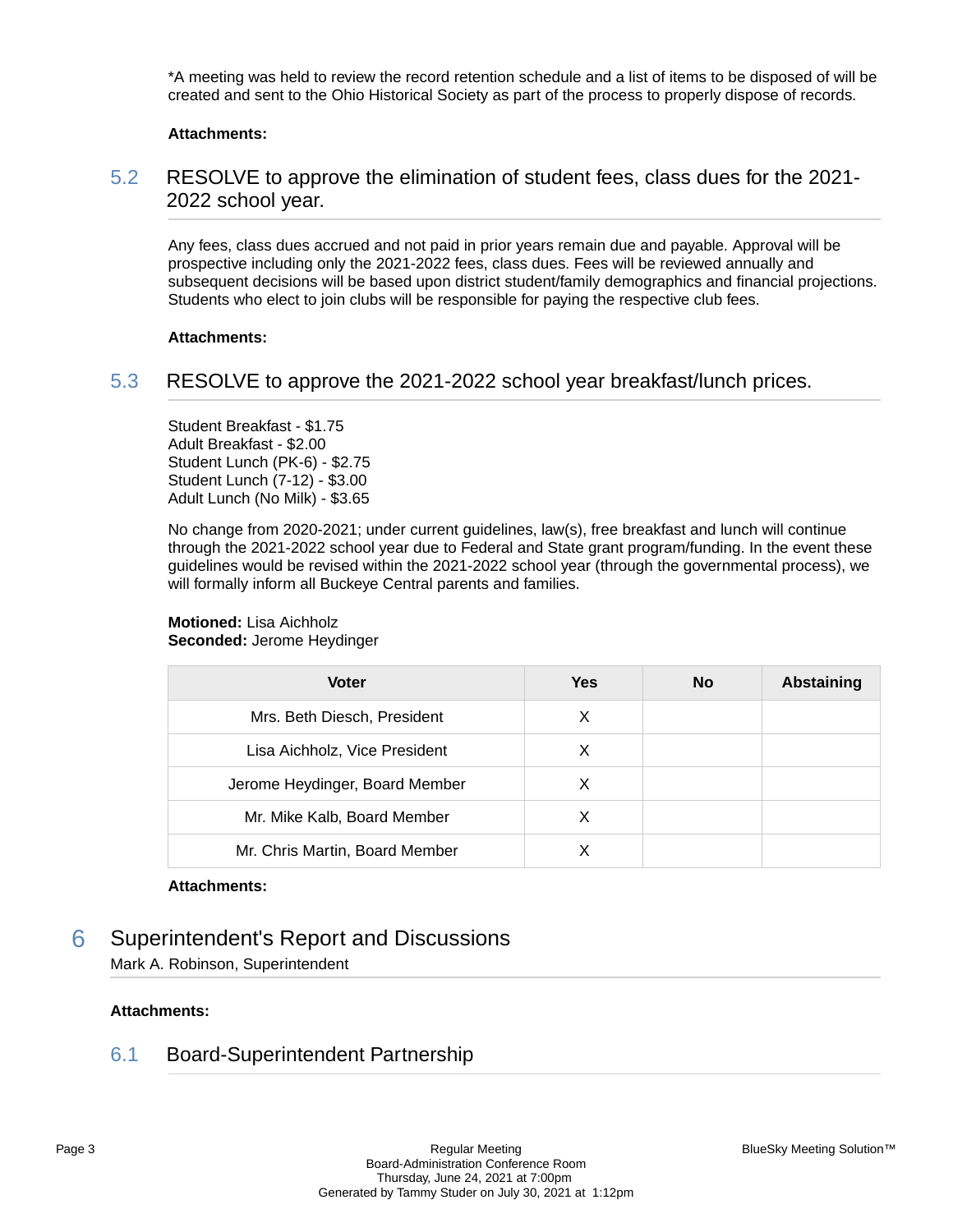- Facilities Project Update PK-K & STEAM, Office, Conference Room, Bus Garage
- Summer 2021 Facilities Projects
- **Preschool, STEAM, Open House Sunday, August 8; 1:00 p.m. 4:00 p.m.**
- Summer 2021 Calendar

## 6.2 Building/Departmental Reports

Principals, Directors, Supervisors

High School (7-12) - Dr. Michael Martin Middle School (5-8) - Deb Daniel Elementary School (K-4) - Matt Millinger Director of Education - Diane Ervin Rachael Stubblebine - Supervisor of Curriculum & Instruction Special Education - Lisa McGinnis Technology - Tammy Studer Maintenance Supervisor - Jarrod Clady Transportation Supervisor - Deb Briggs Gifted - Michelle Ransome (NCO-ESC)

## **Attachments:**

[Technology Report June 2021](https://bcbucks.blueskymeeting.com/meeting_groups/32/item_attachments/58737)

# 7 Recommendations - General

Mark A. Robinson, Superintendent

#### **Attachments:**

## 7.1 Building Usage Requests

**419 Next Level Basketball Camp**; HS, MS, Auxiliary Gymnasiums, CAFE, Multipurpose Room, Playground Courts; July 12-14, 2021; 9:00 a.m. - 11:00 a.m.; 18 coaches, approx. 200 participants, masks and social distancing required when not playing; Representative: Phil Loy, Athletic Director, Buckeye Central.

**Buckeye Bombers**; JV Baseball Field; weekdays (various) - May, June; practice only, no games; approx. 20 participants; Representative: Randy Hiler, 5469 Baseline Road, New Washington, Ohio 44854.

**Motioned:** Mr. Chris Martin **Seconded:** Lisa Aichholz

| <b>Voter</b>                   | Yes | No | <b>Abstaining</b> |
|--------------------------------|-----|----|-------------------|
| Mrs. Beth Diesch, President    | X   |    |                   |
| Lisa Aichholz, Vice President  | X   |    |                   |
| Jerome Heydinger, Board Member | X   |    |                   |
| Mr. Mike Kalb, Board Member    |     |    |                   |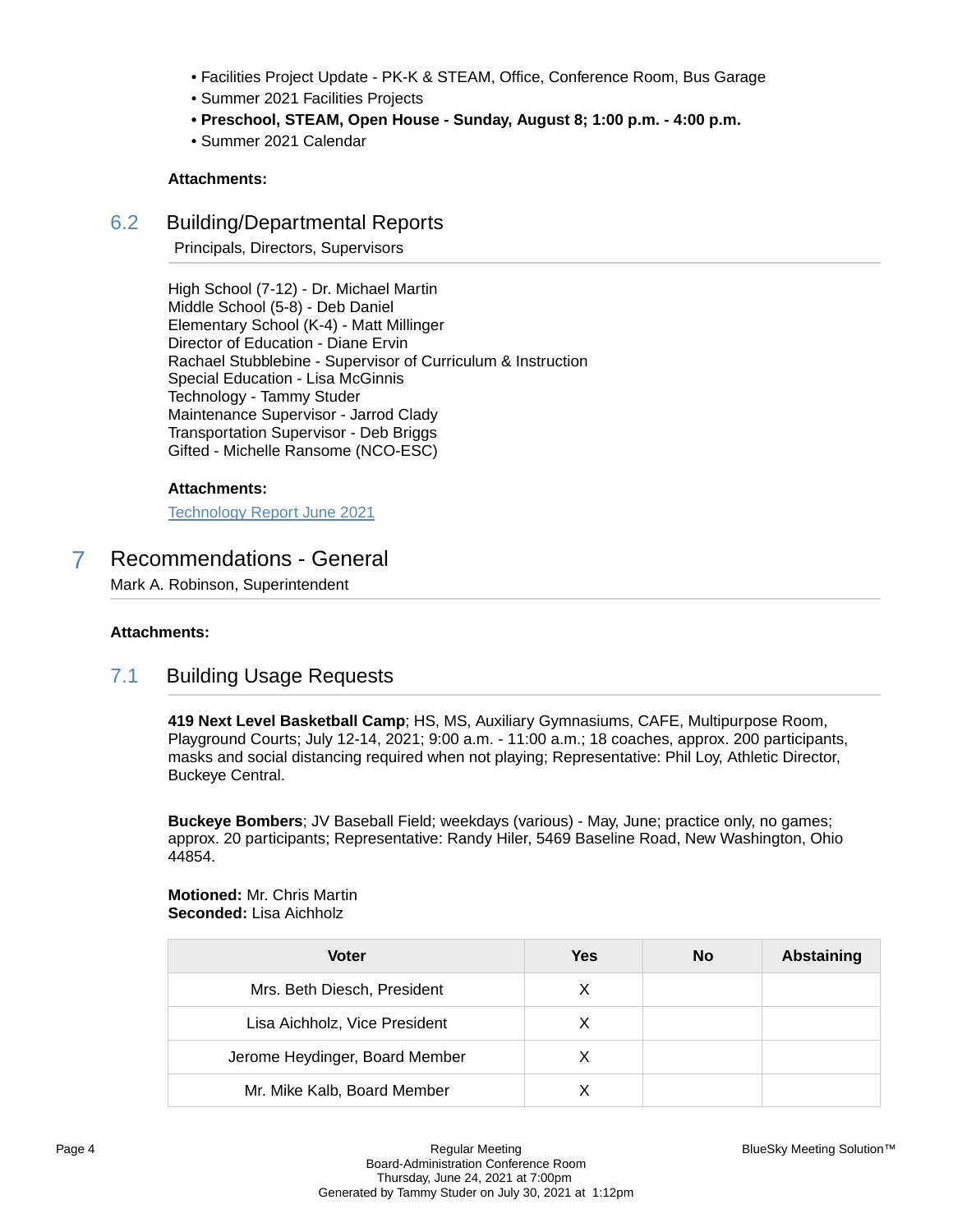| Mr. Chris Martin, Board Member |  |
|--------------------------------|--|
|                                |  |

7.2 RESOLVE to approve the 2021-2022 Agreement between Northern Ohio Educational Computer Association (NOECA) and Buckeye Central Local School District.

#### **Motioned:** Lisa Aichholz **Seconded:** Mr. Mike Kalb

| <b>Voter</b>                   | <b>Yes</b> | <b>No</b> | <b>Abstaining</b> |
|--------------------------------|------------|-----------|-------------------|
| Mrs. Beth Diesch, President    | X          |           |                   |
| Lisa Aichholz, Vice President  | X          |           |                   |
| Jerome Heydinger, Board Member | х          |           |                   |
| Mr. Mike Kalb, Board Member    | x          |           |                   |
| Mr. Chris Martin, Board Member |            |           |                   |

## **Attachments:**

[NOECA\\_Service\\_Agreement\\_2021-2022.pdf](https://bcbucks.blueskymeeting.com/meeting_groups/32/item_attachments/58334)

7.3 RESOLVE to approve the "Contract" with Steve Helbert for District student attendance services for the 2021-2022 school year.

#### **Motioned:** Mr. Chris Martin **Seconded:** Jerome Heydinger

| <b>Voter</b>                   | Yes | <b>No</b> | <b>Abstaining</b> |
|--------------------------------|-----|-----------|-------------------|
| Mrs. Beth Diesch, President    | X   |           |                   |
| Lisa Aichholz, Vice President  | X   |           |                   |
| Jerome Heydinger, Board Member | X   |           |                   |
| Mr. Mike Kalb, Board Member    | х   |           |                   |
| Mr. Chris Martin, Board Member |     |           |                   |

## **Attachments:**

Attendance Agreement Steve Helbert 2021-2022.pdf

7.4 RESOLVE to approve the agreement with Great Lakes Biomedical for student drug/alcohol testing for the 2021-2022 school year.

**Motioned:** Mr. Chris Martin **Seconded:** Lisa Aichholz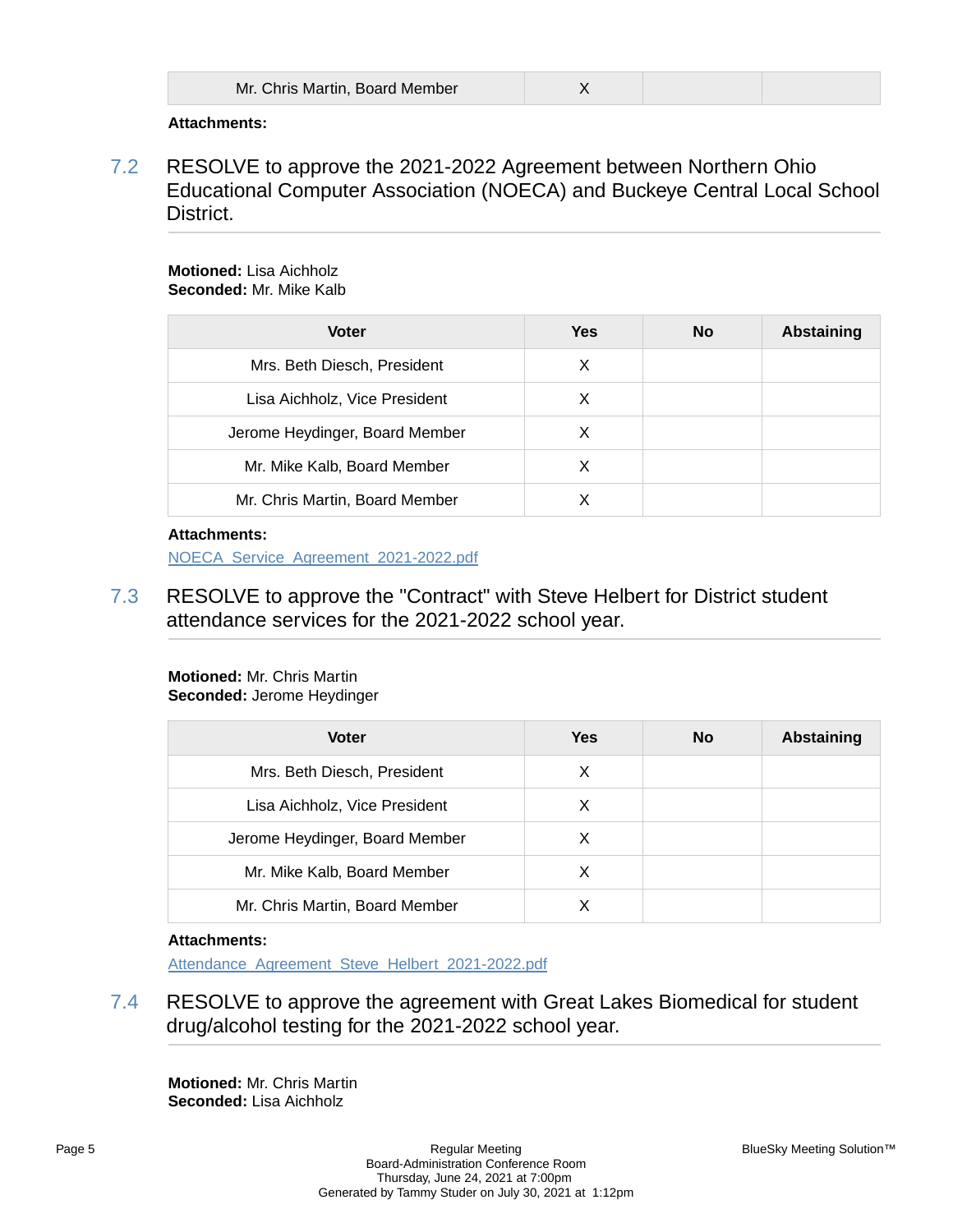| <b>Voter</b>                   | Yes | No | <b>Abstaining</b> |
|--------------------------------|-----|----|-------------------|
| Mrs. Beth Diesch, President    | X   |    |                   |
| Lisa Aichholz, Vice President  | X   |    |                   |
| Jerome Heydinger, Board Member | X   |    |                   |
| Mr. Mike Kalb, Board Member    | х   |    |                   |
| Mr. Chris Martin, Board Member |     |    |                   |

[Great\\_Lakes\\_Biomedical\\_\\_Agreement\\_2021-2022\\_School\\_Year.pdf](https://bcbucks.blueskymeeting.com/meeting_groups/32/item_attachments/58458)

# 7.5 RESOLVE to approve the Buckeye Central Student Handbooks for the 2021- 2022 school year.

High School 9-12 Middle School 5-8 Elementary School K-4

**Motioned:** Mr. Mike Kalb **Seconded:** Jerome Heydinger

| <b>Voter</b>                   | <b>Yes</b> | <b>No</b> | <b>Abstaining</b> |
|--------------------------------|------------|-----------|-------------------|
| Mrs. Beth Diesch, President    | X          |           |                   |
| Lisa Aichholz, Vice President  | X          |           |                   |
| Jerome Heydinger, Board Member | X          |           |                   |
| Mr. Mike Kalb, Board Member    | X          |           |                   |
| Mr. Chris Martin, Board Member | x          |           |                   |

#### **Attachments:**

High\_School\_Student\_Handbook\_2021-2022.pdf [Middle\\_School\\_5-8\\_Student\\_Handbook\\_2021-22.pdf](https://bcbucks.blueskymeeting.com/meeting_groups/32/item_attachments/58662) [BC\\_ELEM\\_K-4\\_Student\\_Handbook\\_2021-2022.pdf](https://bcbucks.blueskymeeting.com/meeting_groups/32/item_attachments/58693)

# 7.6 RESOLVE to approve online instruction Agreement between NOVA and the Buckeye Central School District Board of Education.

NOVA shall provide the course modules and/or learning instructors to the District. Credit Deficiencies; Coursework

## **Motioned:** Mr. Chris Martin **Seconded:** Lisa Aichholz

| Voter                       | Yes | <b>No</b> | Abstaining |
|-----------------------------|-----|-----------|------------|
| Mrs. Beth Diesch, President |     |           |            |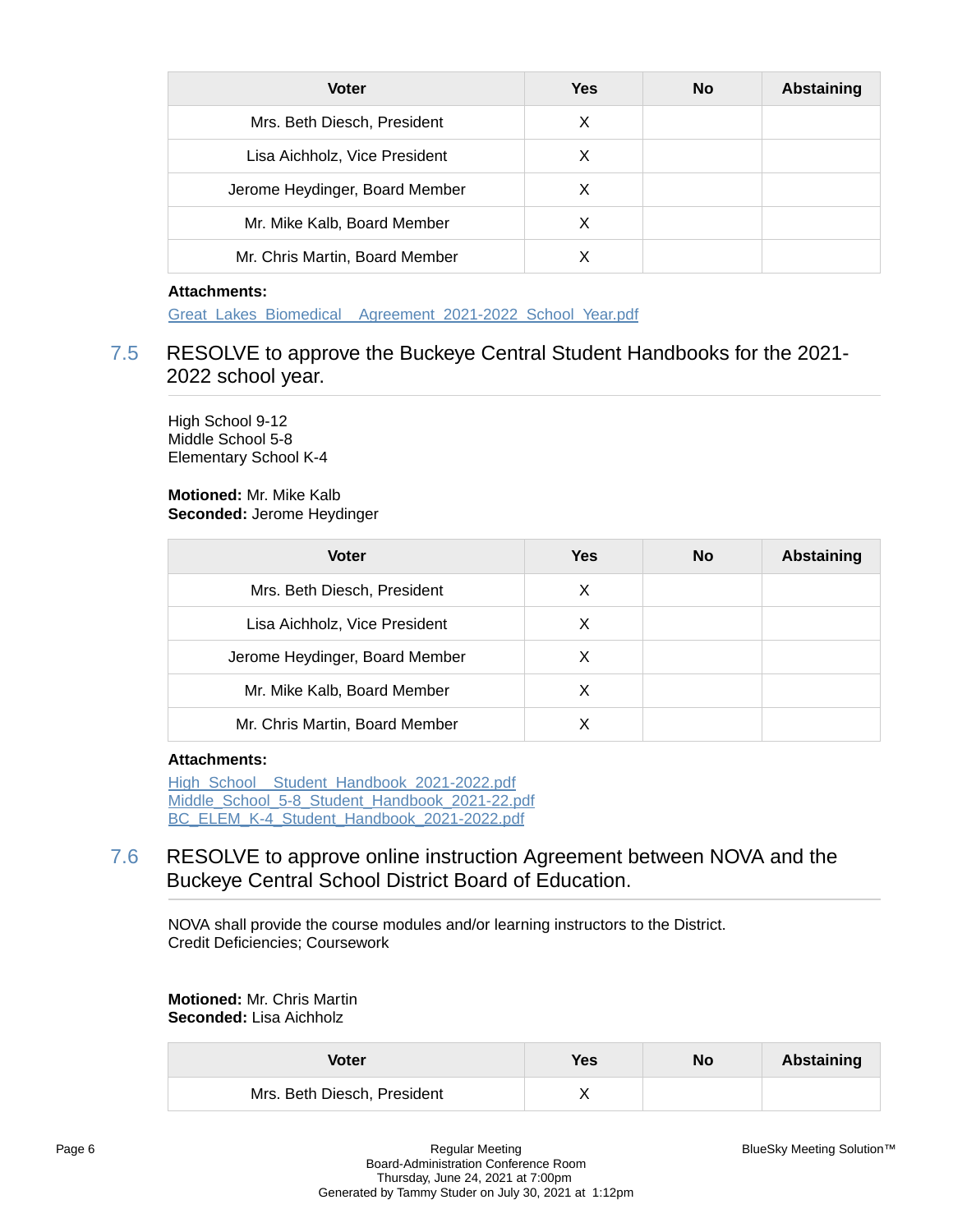| Lisa Aichholz, Vice President  |  |  |
|--------------------------------|--|--|
| Jerome Heydinger, Board Member |  |  |
| Mr. Mike Kalb, Board Member    |  |  |
| Mr. Chris Martin, Board Member |  |  |

7.7 RESOLVE to reject the boiler project bid due to being 10% over the engineer's published estimate and to rebid the project.

## **Motioned:** Mr. Chris Martin **Seconded:** Jerome Heydinger

| <b>Voter</b>                   | Yes | <b>No</b> | <b>Abstaining</b> |
|--------------------------------|-----|-----------|-------------------|
| Mrs. Beth Diesch, President    | X   |           |                   |
| Lisa Aichholz, Vice President  | х   |           |                   |
| Jerome Heydinger, Board Member | X   |           |                   |
| Mr. Mike Kalb, Board Member    | X   |           |                   |
| Mr. Chris Martin, Board Member |     |           |                   |

## **Attachments:**

7.8 RESOLVE to approve the Local Interagency Agreement (Crawford County) for transition of students with disabilities to the workforce.

8/1/2021 - 7/31/2023

#### **Motioned:** Lisa Aichholz **Seconded:** Mr. Mike Kalb

| <b>Voter</b>                   | Yes | No | <b>Abstaining</b> |
|--------------------------------|-----|----|-------------------|
| Mrs. Beth Diesch, President    | X   |    |                   |
| Lisa Aichholz, Vice President  | X   |    |                   |
| Jerome Heydinger, Board Member | X   |    |                   |
| Mr. Mike Kalb, Board Member    | X   |    |                   |
| Mr. Chris Martin, Board Member |     |    |                   |

## **Attachments:**

[Local\\_Interagency\\_Agreement\\_Crawford\\_Co\\_Transition\\_of\\_Students\\_with\\_Disabilities.pdf](https://bcbucks.blueskymeeting.com/meeting_groups/32/item_attachments/58780)

8 Personnel Recommendations - Licensed/Certificated [Consent Agenda]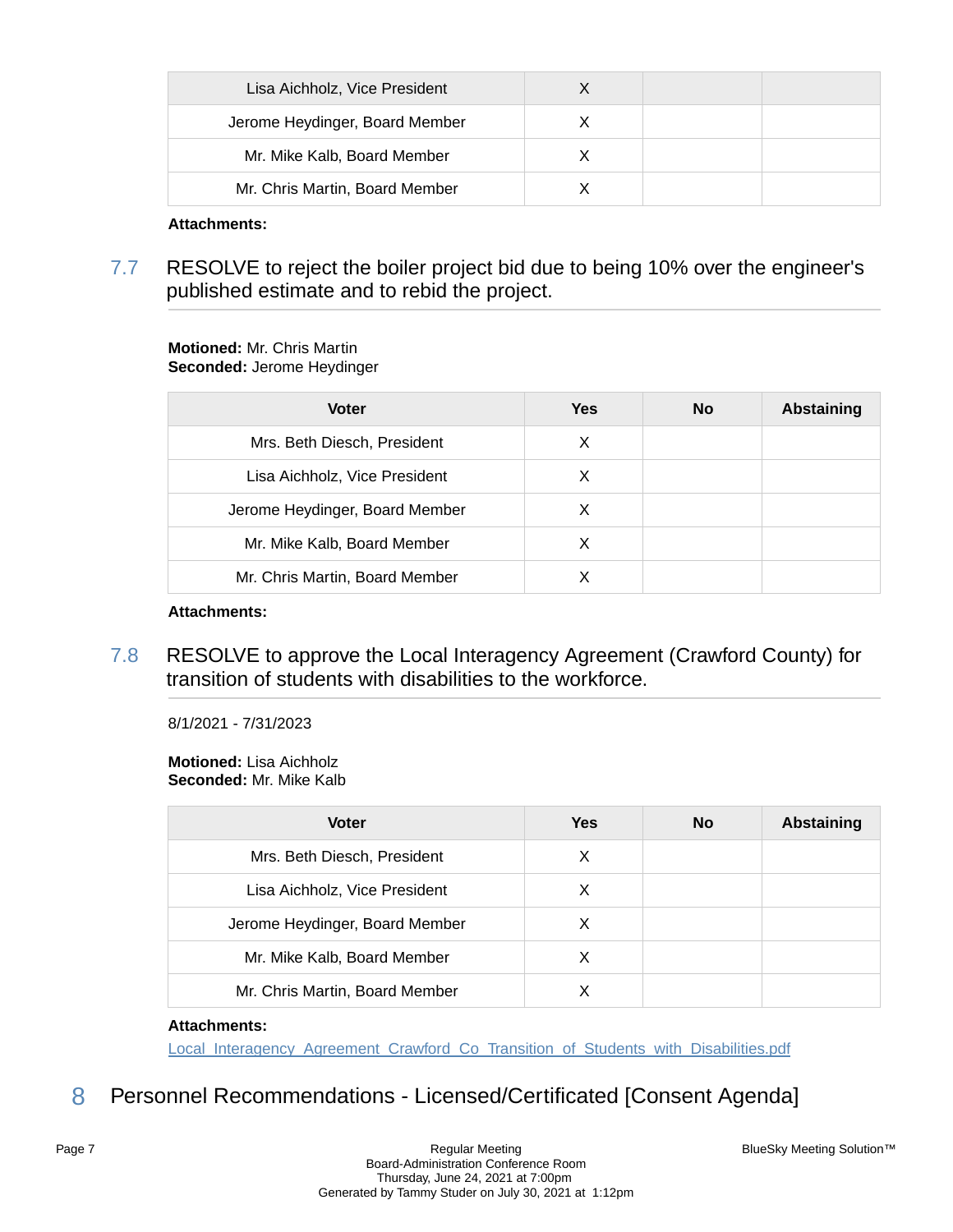Recommendations as per the dates, terms, and other applicable conditions specified and pending approval of BCI and FBI background checks as per ORC. BOE Approval of Item 9: Personnel Recommendations - Licensed/Certificated includes Sub-item(s) 8.1, 8.2, 8.3, 8.4, 8.5, 8.6, 8.7, 8.8, 8.9, 8.10, 8.11, 8.12

## **Attachments:**

8.1 RESOLVE to accept the resignation of Matt Millinger, Elementary Principal, effective at the end of the 2020-2021 contract year.

Effective: July 31, 2021

## **Attachments:**

[Resignation\\_Letter\\_Matt\\_Millinger\\_Elementary\\_Principal.pdf](https://bcbucks.blueskymeeting.com/meeting_groups/32/item_attachments/58469)

8.2 RESOLVE to approve the employment of Jennifer Moore, Middle School Principal (5-8), effective with the 2021-2022 contract year.

2-year contract; August 1, 2021 - July 31, 2023

## **Attachments:**

[Jennifer\\_Moore\\_MS\\_Principal\\_Application\\_Materials.pdf](https://bcbucks.blueskymeeting.com/meeting_groups/32/item_attachments/58417)

8.3 RESOLVE to approve the employment of Leah Filliater, Elementary Principal (PK-4), effective with the 2021-2022 contract year.

2-year contract, August 1, 2021 - June 30, 2023

#### **Attachments:**

[Leah\\_Filliater\\_Elementary\\_Principal\\_Application\\_Materials.pdf](https://bcbucks.blueskymeeting.com/meeting_groups/32/item_attachments/58714)

8.4 RESOLVE to approve the employment of Rebecca Miller, Preschool Teacher (PK), effective with the 2021-2022 contract year.

#### **Attachments:**

[Rebecca\\_Miller\\_Preschool\\_Teacher\\_Application\\_Materials.pdf](https://bcbucks.blueskymeeting.com/meeting_groups/32/item_attachments/58471)

8.5 RESOLVE to approve Cindy Riley, Speech & Language Therapist, for the 2021- 2022 school year; 1196 hours; any additional hours as per student need and Superintendent authorization; \$42.35 per hour.

32.5 hours/week; effective August 17, 2021

## **Attachments:**

8.6 RESOLVE to revise Joe Wiles, HS Social Studies Teacher, from BA to BA+150, effective for the 2021-2022 school year.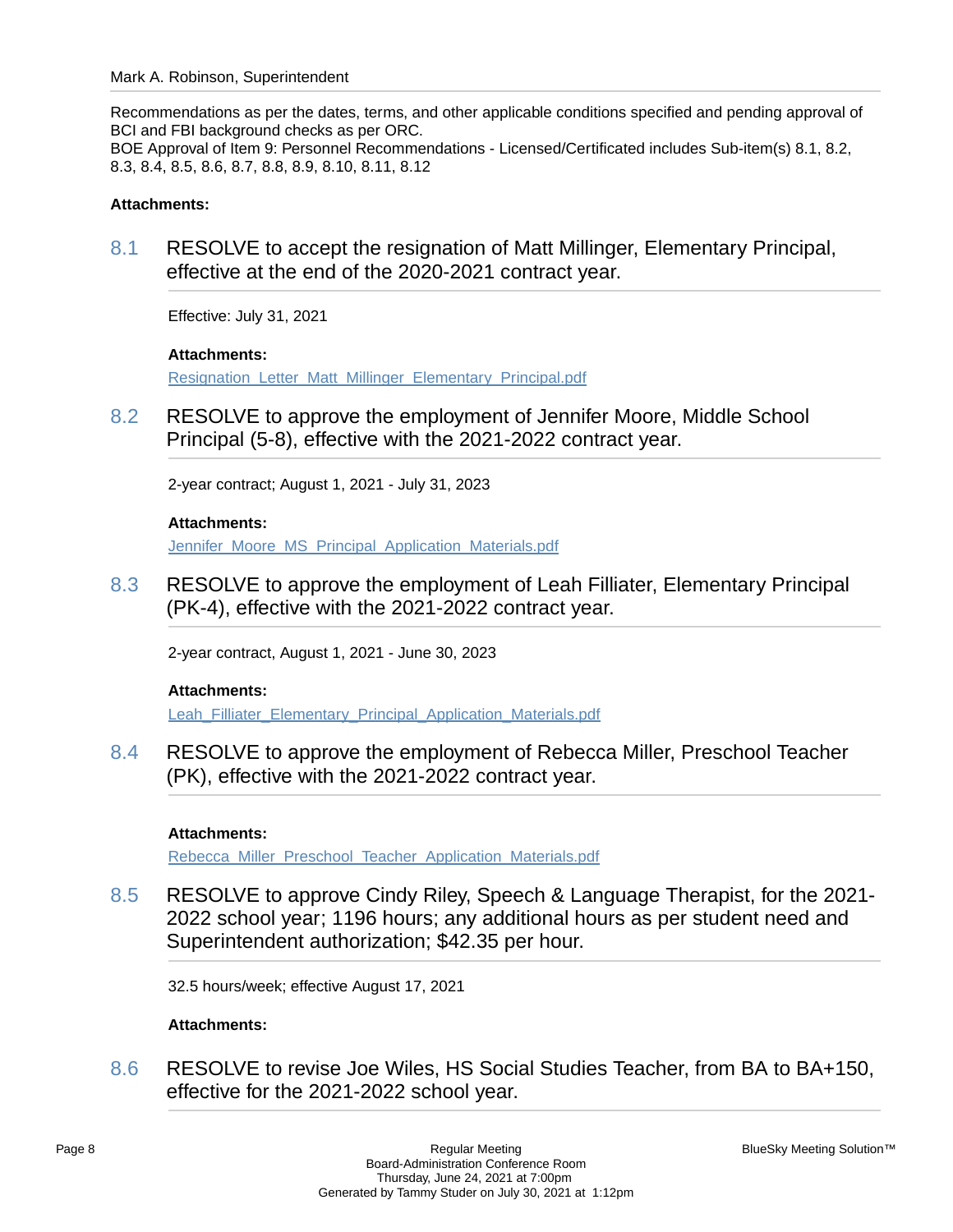[Joe\\_Wiles\\_BA\\_to\\_BA150\\_June\\_2021.pdf](https://bcbucks.blueskymeeting.com/meeting_groups/32/item_attachments/58162)

# 8.7 RESOLVE to approve the listed Administrator, Administrative Assistant contracts.

• Diane Ervin, Director of Education; 3-year contract; [August 1, 2021 - July 31, 2024]; 220 days; under the terms and conditions of the Contract of Employment.

• Tammy Studer, Technology Supervisor; 3-year contract; [August 1, 2021 - July 31, 2024]; 235 days; under the terms and conditions of the Contract of Employment.

• Rachael Salazar, Director of Curriculum & Assessment; 3-year contract; [August 1, 2021 - July 31, 2024]; 190 days; under the terms and conditions of the Contract of Employment.

• Deb Briggs, Executive Assistant - Superintendent, Transportation Supervisor; 3-year contract; [August 1, 2021 - July 31, 2024]; 260 days; under the terms and conditions of the Contract of Employment.

• Holly Keller, Social Worker; 3-year contract; [August 1, 2021 - July 31, 2024]; 120 days; under the terms and conditions of the Contract of Employment.

## **Attachments:**

8.8 RESOLVE to approve the employment of Diane Ervin, Director of Education, on a per diem basis (as approved by the Superintendent) for days worked during the months of June, July, and August 2021.

Days must be outside of annual contracted days for the 2020-2021 and 2021-2022 school years. Written documentation submitted through the Superintendent's and Treasurer's Office.

## **Attachments:**

8.9 RESOLVE to approve the employment of Rachael Salazar, Director of Curriculum & Assessment, on a per diem basis (as approved by the Superintendent) for days worked during the months of June, July, and August 2021.

Days must be outside of annual contracted days for the 2020-2021 and 2021-2022 school years. Written documentation submitted through the Superintendent's and Treasurer's Office.

#### **Attachments:**

8.10 RESOLVE to approve the employment of Leah Filliater, Elementary Principal (PK-4), on a per diem basis (as approved by the Superintendent) for days worked during the month of July 2021.

Written documentation must be submitted through the Superintendent's and Treasurer's Office.

#### **Attachments:**

8.11 RESOLVE to approve the updated and previously distributed written contracts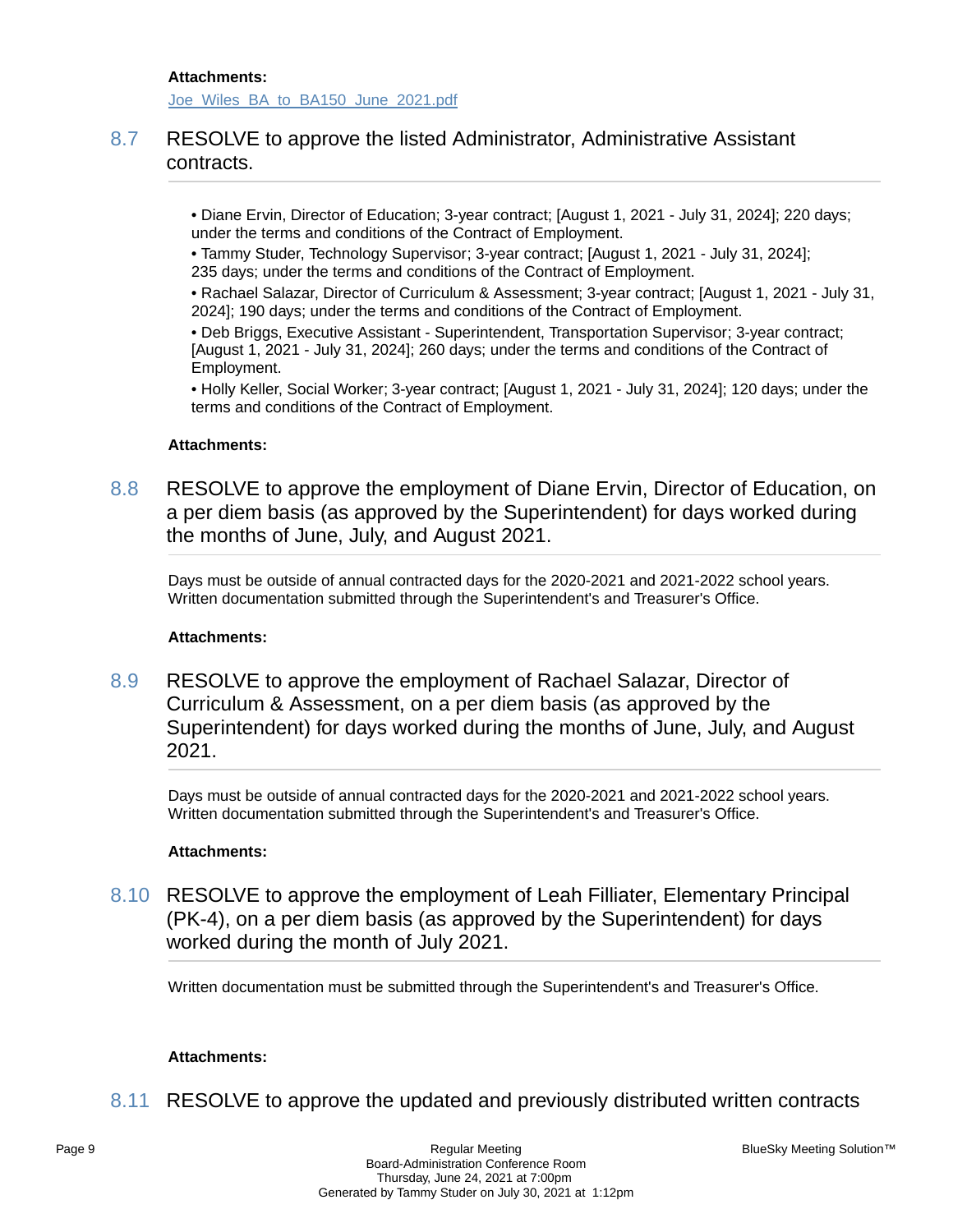- Mark Robinson Superintendent
- Nancy Ackerman Treasurer
- Mike Martin HS Principal (9-12)
- Phil Loy Athletic Director
- Jarrod Clady Maintenance Supervisor
- Haley Carrick Treasurer's Assistant
- Mary Rees EMIS Coordinator/Guidance Secretary

# 8.12 Supplemental Contracts 2021-2022

- Chad Jensen Football, Head Varsity
- Terry Oswald Football, Assistant Varsity
- Jordan Phillips Football, HS Volunteer
- Joe Wiles Football, Middle School
- Jeff Niedermier Football, Middle School
- Zac Kaple Golf, Boys
- Mitch Robinett Golf, Girls
- Miranda Leitzy Cheerleading, High School
- Allison Sanders Cheerleading, Middle School
- Tom Howell Boys Basketball, Head Varsity
- Jordan Phillips Boys Basketball, Middle School
- Terry Oswald Girls Basketball, Assistant Varsity
- Betty Majoy Yearbook
- Amy Betts National Honor Society
- Emily Hawk Spanish Club
- Betty Majoy Art Club
- Zac Kaple Robotics
- Karla Niese Vocal Music Director
- Karla Niese Band Director
- David Born Assistant Band Director
- Diana Swartz Majorette/Flag Advisor
- Karla Niese Jazz/Pep Band
- Mitch Robinett Fall Athletic Event Manager
- Resident Educator Coordinator Robyn Ehresman

#### **Motioned:** Mr. Chris Martin **Seconded:** Mr. Mike Kalb

| <b>Voter</b>                  | Yes | <b>No</b> | Abstaining |
|-------------------------------|-----|-----------|------------|
| Mrs. Beth Diesch, President   |     |           |            |
| Lisa Aichholz, Vice President |     |           |            |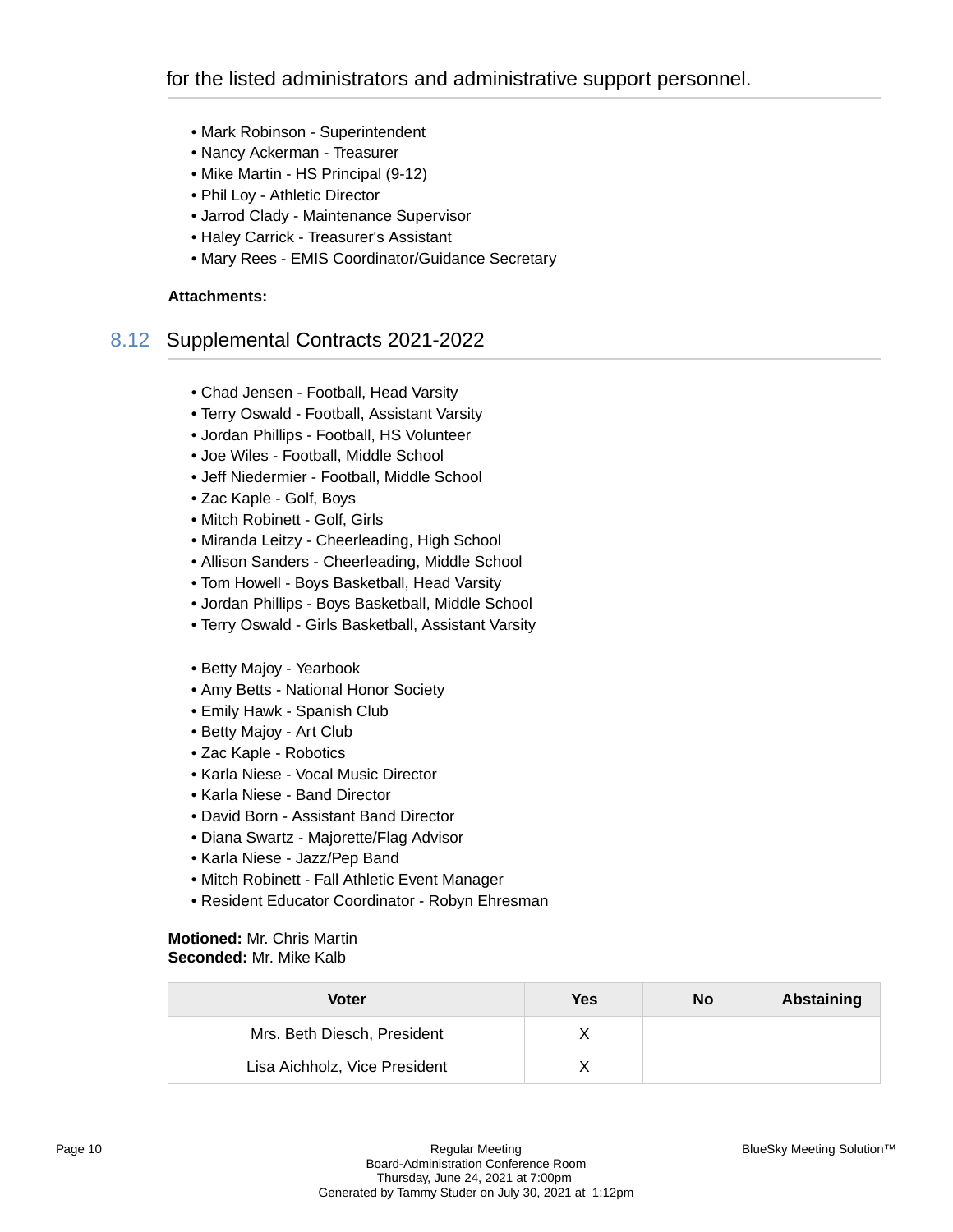| Jerome Heydinger, Board Member |  |  |
|--------------------------------|--|--|
| Mr. Mike Kalb, Board Member    |  |  |
| Mr. Chris Martin, Board Member |  |  |

# 9 Personnel Recommendations - School Support Personnel - Classified

Mark A. Robinson, Superintendent

Recommendations as per the dates, terms, and other applicable conditions specified and pending approval of BCI and FBI background checks as per ORC.

BOE Approval of Item 10: Personnel Recommendations - School Support Personnel (SSP) includes Sub-item(s) 9.1, 9.2

## **Attachments:**

# 9.1 Supplemental Contracts 2021-2022

WHEREAS, the Board has posted and advertised these positions as being available to employees of the district who hold teaching licenses, and no such employee qualified to fill the position has applied for, been offered, or accepted such position,

BE IT THEREFORE RESOLVED, to approve the following classified employee(s) for the supplemental positions(s) listed below for the 2021-2022 school year as per the Teachers' Co-Curricular Salary Schedule effective July 1, 2021.

- Brian Studer Volleyball, Varsity Assistant
- Lydia Ackerman Volleyball, Junior Varsity
- Liz Hafner Volleyball, Middle School
- Jenna Maddy Volleyball, Middle School
- Mike Dean Football, Assistant Varsity
- Jonathan Kehres Football, Assistant Varsity
- Kevin Garrett Football, Assistant Varsity
- Thad Metzger Cross Country, Head Coach
- George Wechter Cross Country, Middle School
- Chris Moyer Boys Basketball, Assistant Varsity
- Aaron Clady Boys Basketball, Junior Varsity
- Kyle Sanderson Boys Basketball, Freshman
- Karson Howell Boys Basketball, Assistant Varsity Volunteer
- David Moyer Boys Basketball, Middle School
- Abram Kaple Girls Basketball, Head Varsity
- Lauren Everhart Girls Basketball, Assistant Varsity Volunteer
- Tyler Shade Girls Basketball, Junior Varsity
- Danny Garrett Girls Basketball, Middle School
- Rocky Ranker Wrestling, Head Varsity
- Jared VanEerten E-Sports Advisor

**Motioned:** Lisa Aichholz **Seconded:** Mr. Chris Martin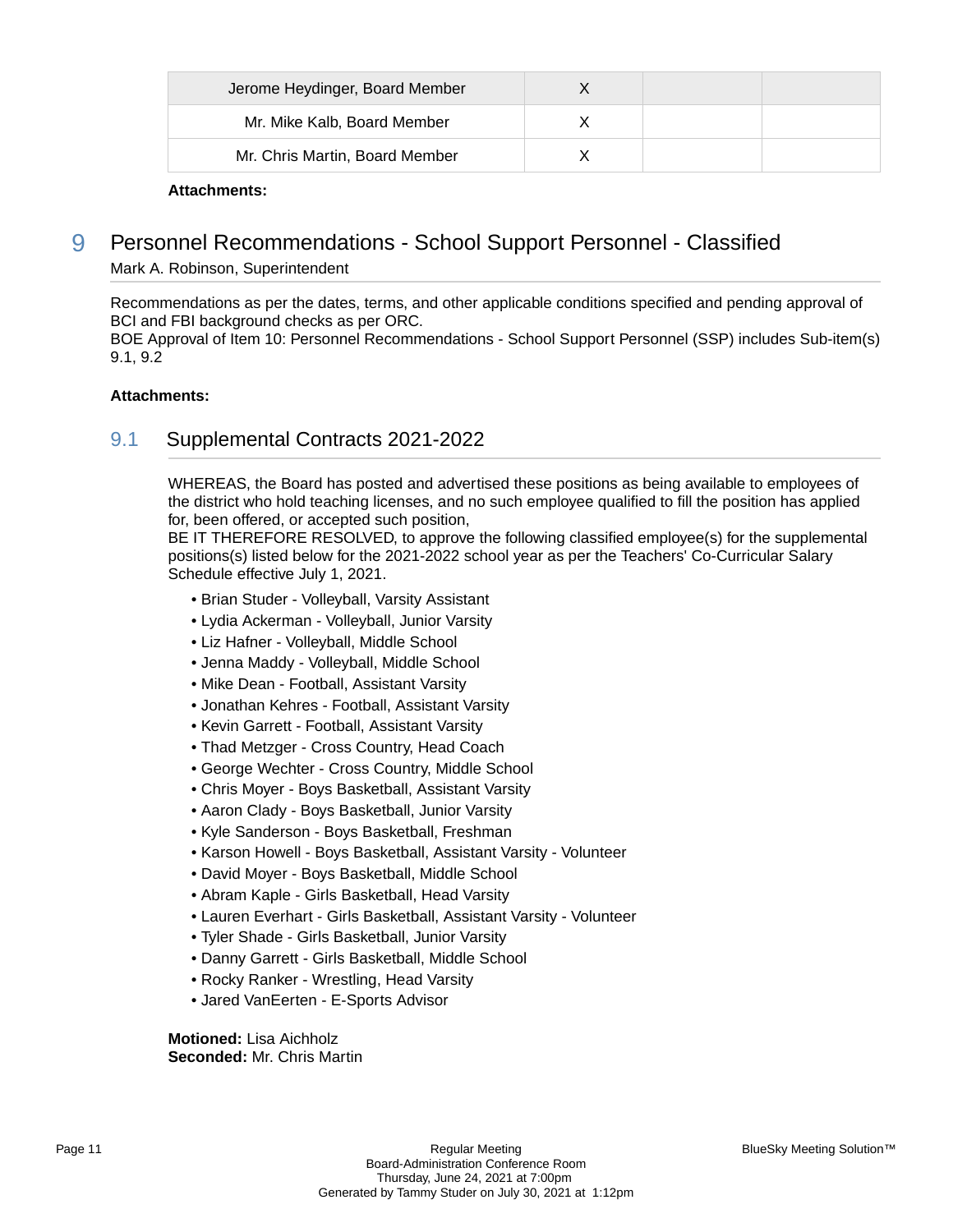| <b>Voter</b>                   | <b>Yes</b> | <b>No</b> | <b>Abstaining</b> |
|--------------------------------|------------|-----------|-------------------|
| Mrs. Beth Diesch, President    | X          |           |                   |
| Lisa Aichholz, Vice President  | X          |           |                   |
| Jerome Heydinger, Board Member | X          |           |                   |
| Mr. Mike Kalb, Board Member    | X          |           |                   |
| Mr. Chris Martin, Board Member | х          |           |                   |

# 9.2 Supplemental Contracts 2021-2022

Steve Aichholz - (Football, MS Volunteer)

## **Motioned:** Mr. Mike Kalb **Seconded:** Mr. Chris Martin

| <b>Voter</b>                   | Yes | <b>No</b> | <b>Abstaining</b> |
|--------------------------------|-----|-----------|-------------------|
| Mrs. Beth Diesch, President    | X   |           |                   |
| Lisa Aichholz, Vice President  |     |           | х                 |
| Jerome Heydinger, Board Member | X   |           |                   |
| Mr. Mike Kalb, Board Member    | X   |           |                   |
| Mr. Chris Martin, Board Member |     |           |                   |

## **Attachments:**

9.3 RESOLVE to approve the employment of Theresa Rager as a Preschool Aide for one year effective for the 21-22 school year. (Seven years of service)

# **Motioned:** Lisa Aichholz

**Seconded:** Mr. Chris Martin

| <b>Voter</b>                   | <b>Yes</b> | No | <b>Abstaining</b> |
|--------------------------------|------------|----|-------------------|
| Mrs. Beth Diesch, President    | X          |    |                   |
| Lisa Aichholz, Vice President  | X          |    |                   |
| Jerome Heydinger, Board Member | X          |    |                   |
| Mr. Mike Kalb, Board Member    | X          |    |                   |
| Mr. Chris Martin, Board Member |            |    |                   |

## **Attachments:**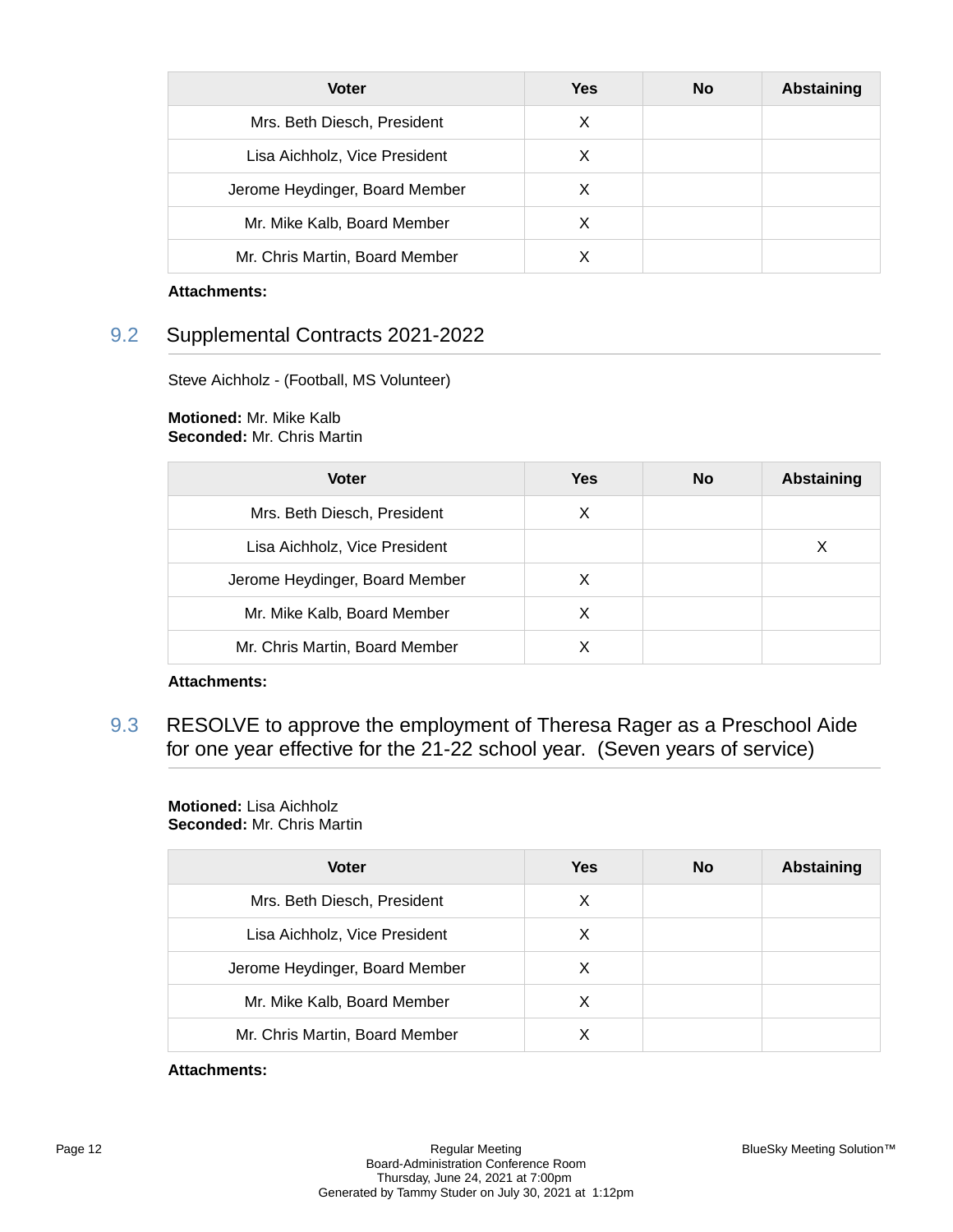9.4 RESOLVE to approve the employment of Ashley Kehres as a Preschool Aide for one year effective for the 21-22 school year. (One year of service)

# **Motioned:** Lisa Aichholz

**Seconded:** Mr. Chris Martin

| <b>Voter</b>                   | <b>Yes</b> | <b>No</b> | <b>Abstaining</b> |
|--------------------------------|------------|-----------|-------------------|
| Mrs. Beth Diesch, President    | х          |           |                   |
| Lisa Aichholz, Vice President  | X          |           |                   |
| Jerome Heydinger, Board Member | х          |           |                   |
| Mr. Mike Kalb, Board Member    | х          |           |                   |
| Mr. Chris Martin, Board Member |            |           |                   |

## **Attachments:**

# 10 Old Business

Board Members

• District Fundraisers

## **Attachments:**

## 11 New Business

Board Members

## **Attachments:**

## 12 Items for Discussion

Board Members

- Regular Board Meeting
	- Thursday, July 15, 2021; 7:00 p.m.
	- Thursday, August 12, 2021; 7:00 p.m.

## **Minutes:**

Further discussion about fundraisers in the District will continue.

## **Attachments:**

# 13 Motion to Adjourn

Time: